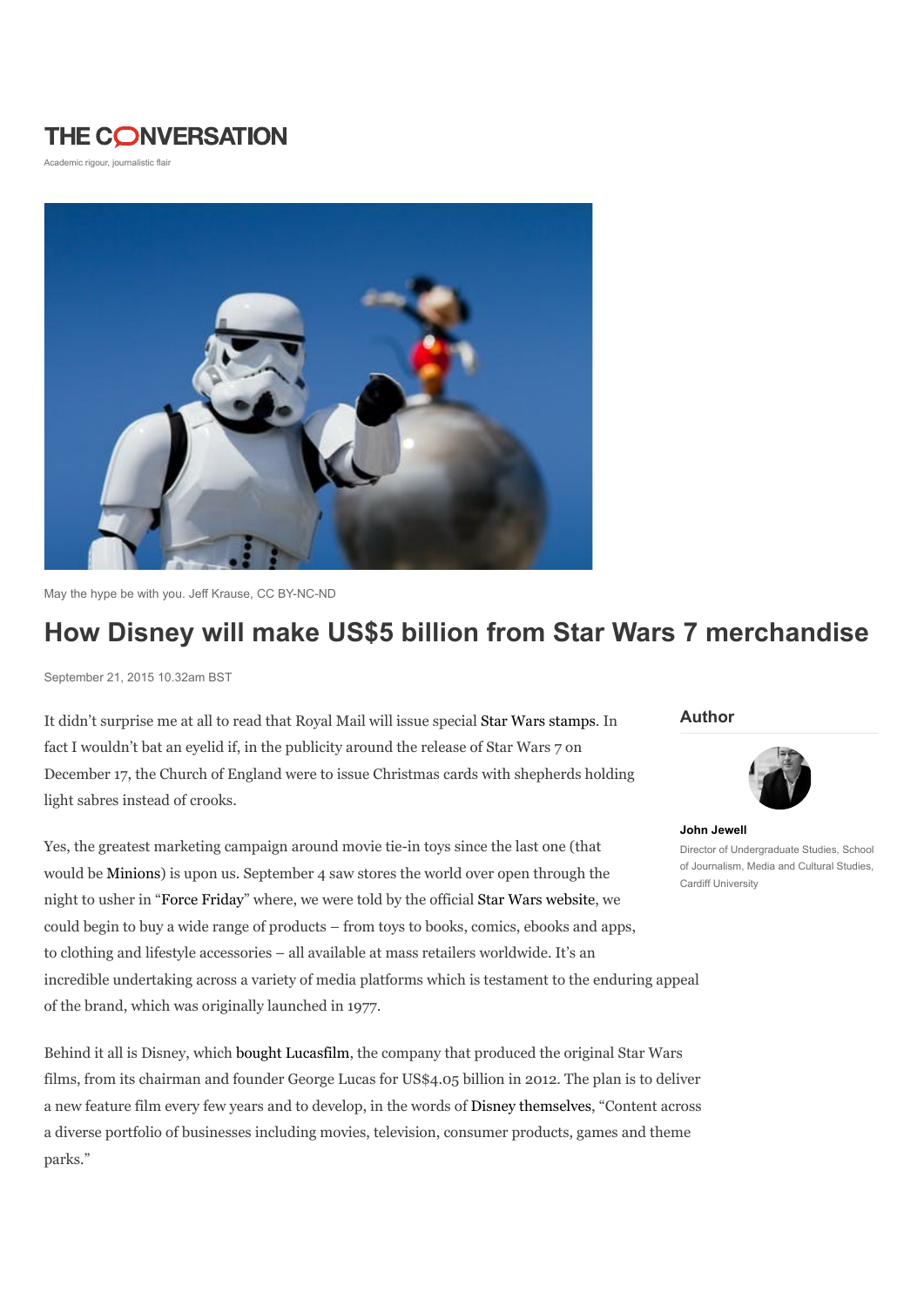### Vast empire

The Walt Disney Company is the acknowledged pioneer and master of licensing merchandise and as media expert Janet Wasko (among others) has pointed out, the worldwide proliferation of Disney merchandise is perhaps the key feature of its vast empire. Throughout its history it has licensed its characters to manufacturers in exchange for initial fees and sales percentages thereafter. In her book Understanding Disney, Wasko relates that almost as soon as Mickey Mouse made his debut in Steamboat Willie, Mickey's image began to gain a foothold in US culture. During the 1930s the company began to flood the market with products and the face of the mouse appeared on, everything from soap to ice cream cones to Carter diamond bracelets for US\$1,250.



Customers went mad for 'Force Friday'. Reuters/Paulo Whitaker

This business model has yielded phenomenal financial rewards. In 2014, Variety magazine reported that Disney brands generated a record US\$40.9 billion from licensed merchandise in 2013. Having titles from Disney, Marvel, Pixar and Lucasfilm "certainly makes our job easier," said Josh Silverman, executive vice president of global licensing for Disney Consumer Products. "It gives us a rich portfolio of stories and characters and we spend a lot of time thinking of how to maximise these at retail."

Disney has certainly maximised the potential of the Star Wars brand and the US\$4 billion for Lucasfilm was money well spent on a proven merchandising winner. It could be argued that anyone who grew up in the 1970s or 80s knows the figures of Chewbacca, Luke Skywalker, Darth Vader et al. As David Barnett wrote in the Independent, not only did the series of films capture the imagination, but the desire to own affiliated memorabilia was unparalleled. He states that between 1977 and 1978, Star Wars toys brought in US\$100m in revenue. By last year, the total was nearer US\$12 billion.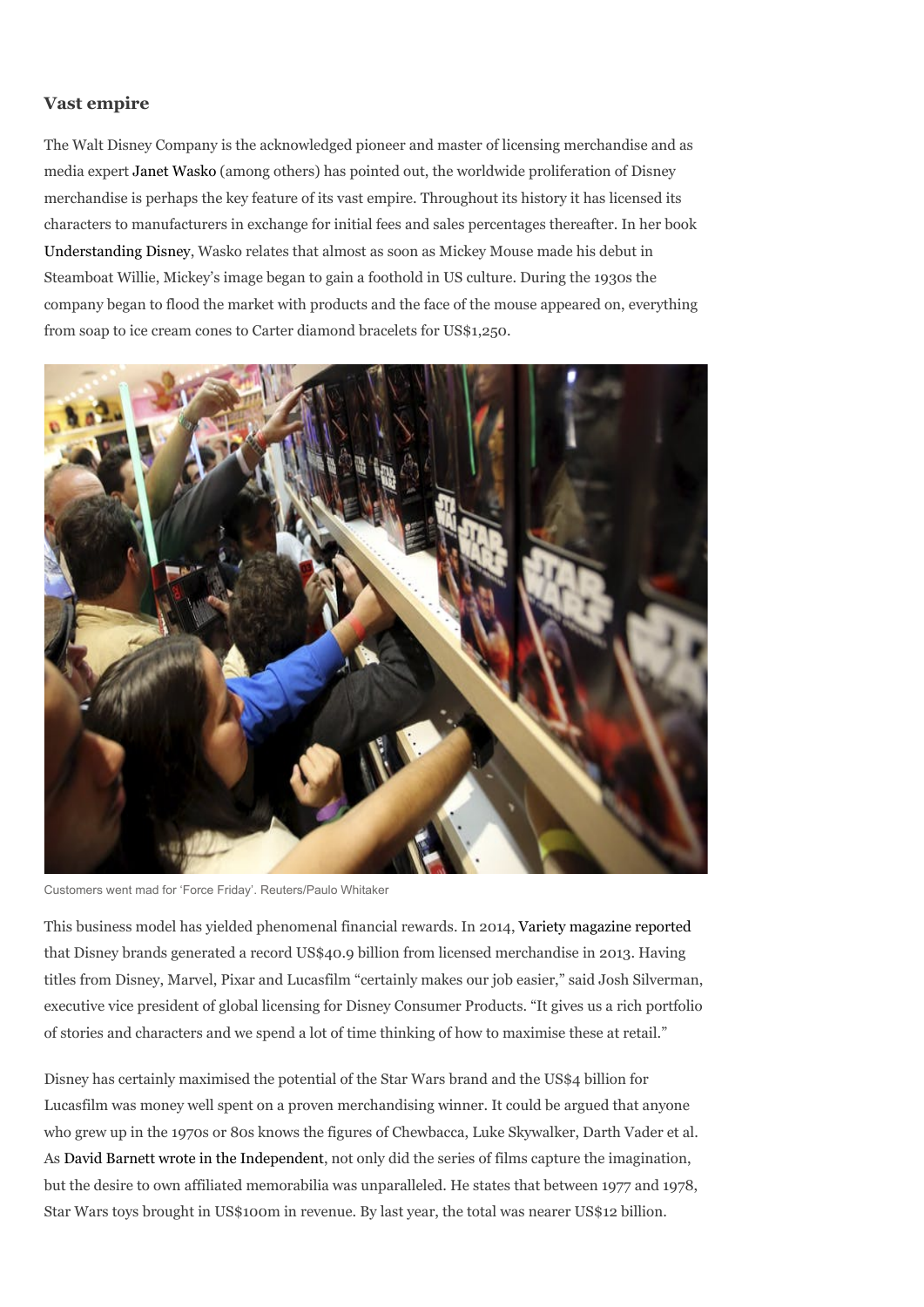### Young and old

And Star Wars has cross-generational appeal. How many parents this Christmas will shop for themselves as well as their children? Kathleen Kennedy, president of Lucasfilm said:

Star Wars toys have inspired multiple generations to relive the experience of the movies and to create new adventures all their own. These spectacular Star Wars: The Force Awakens products will continue that tradition.

This is an important point. Rekindling the greatest memories of one's own childhood whilst simultaneously believing you are contributing to the pleasure of your own children is a parental norm. Disney, through all its products, has noted the commercial value of shared experience. In this age where technology is sometimes perceived to have created a cultural distance between the generations, events like the release of The Force Awakens are marketed by Disney as something which can draw the family together again.



Kids and grownups love it so. 2015 Getty Images

The fact that the marketing around the latest Star Wars instalment has begun some three months before the release of the film itself indicates Disney's belief in the appetite for merchandise. The amounts of money invested in all sorts of different products is staggering. Marketing Magazine reports that Hasbro, the toy and board game giant, has paid US\$225m for the rights to produce toys